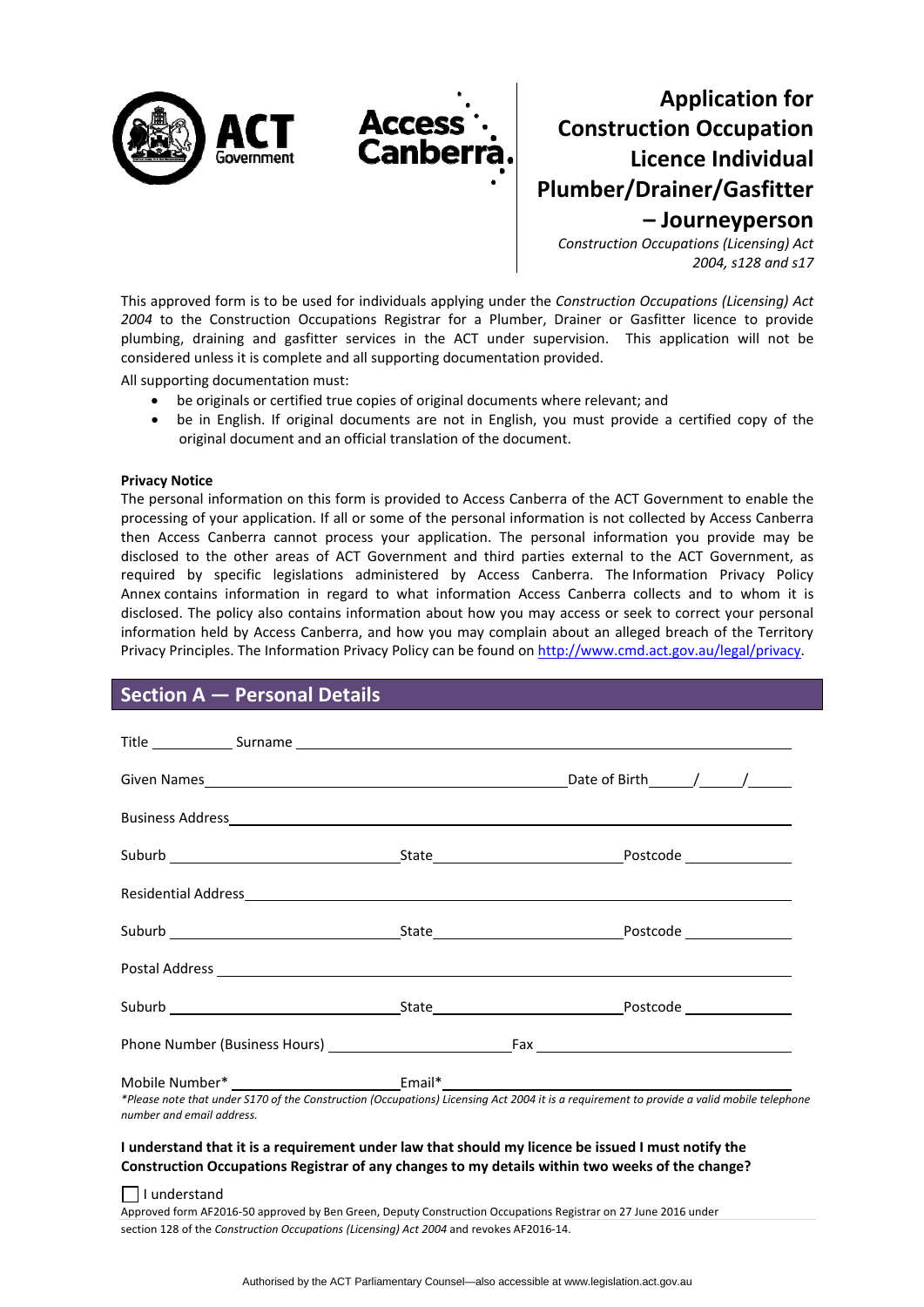## **Section B — Existing Plumber Licence**

#### **Have you previously held or do you currently hold an ACT Plumber licence?**

 $\Box$  Yes – licence number Expiry date

 $\Box$  No – proceed to Section C – Occupation class and functions.

### If the licence expired within the last five years, do you wish to apply for the same licence again?

 $\Box$  Yes – proceed to Section F – Evidence of Financial Resources.

 $\Box$  No – proceed to Section C – Occupation class and functions.

### **Section C — Occupation class and functions**

**What class of plumbing licence are you applying for?**

| Journeyperson Plumber               | - licence authorises sanitary plumbing work under the supervision<br>of a licensee with sanitary plumbing licence.                                                               |
|-------------------------------------|----------------------------------------------------------------------------------------------------------------------------------------------------------------------------------|
| Journeyperson Fire Sprinkler Fitter | - licence authorises fire sprinkler work and work on a fire hydrant<br>or fire hose connection point, under the supervision of a licensee<br>with fire sprinkler fitter licence. |
| <b>Journeyperson Drainer</b>        | -licence authorises sanitary drainage work under supervision of<br>licensee with an Advanced Sanitary Drainers licence                                                           |
| Journeyperson Gasfitter             | -licence authorises Gasfitting work under the general supervision<br>of a licensee with an Advanced Gasfitters licence.                                                          |

# **Section D — Evidence of qualifications/eligibility —Journeyperson Plumber**

Complete this section only if you are applying for a Journeyperson Plumber.

| <b>Qualification:</b> | provide evidence of completion of one of the following Certificate III qualifications<br>in Plumbing issued within five (5) years prior to making the application: |
|-----------------------|--------------------------------------------------------------------------------------------------------------------------------------------------------------------|
|                       | BCP30103                                                                                                                                                           |
|                       | CPC32408                                                                                                                                                           |
|                       | CPC32411                                                                                                                                                           |
|                       | CPC32412                                                                                                                                                           |
|                       | CPC32413                                                                                                                                                           |
|                       |                                                                                                                                                                    |
|                       | and the Water Stream, Sanitary Stream and Roofing Stream were completed to<br>attain this qualification.                                                           |

 $\Box$  Yes  $-$  please attach a certified copy of the qualification including transcripts.

 $\Box$  No  $-$  please note that you may not be eligible for a licence.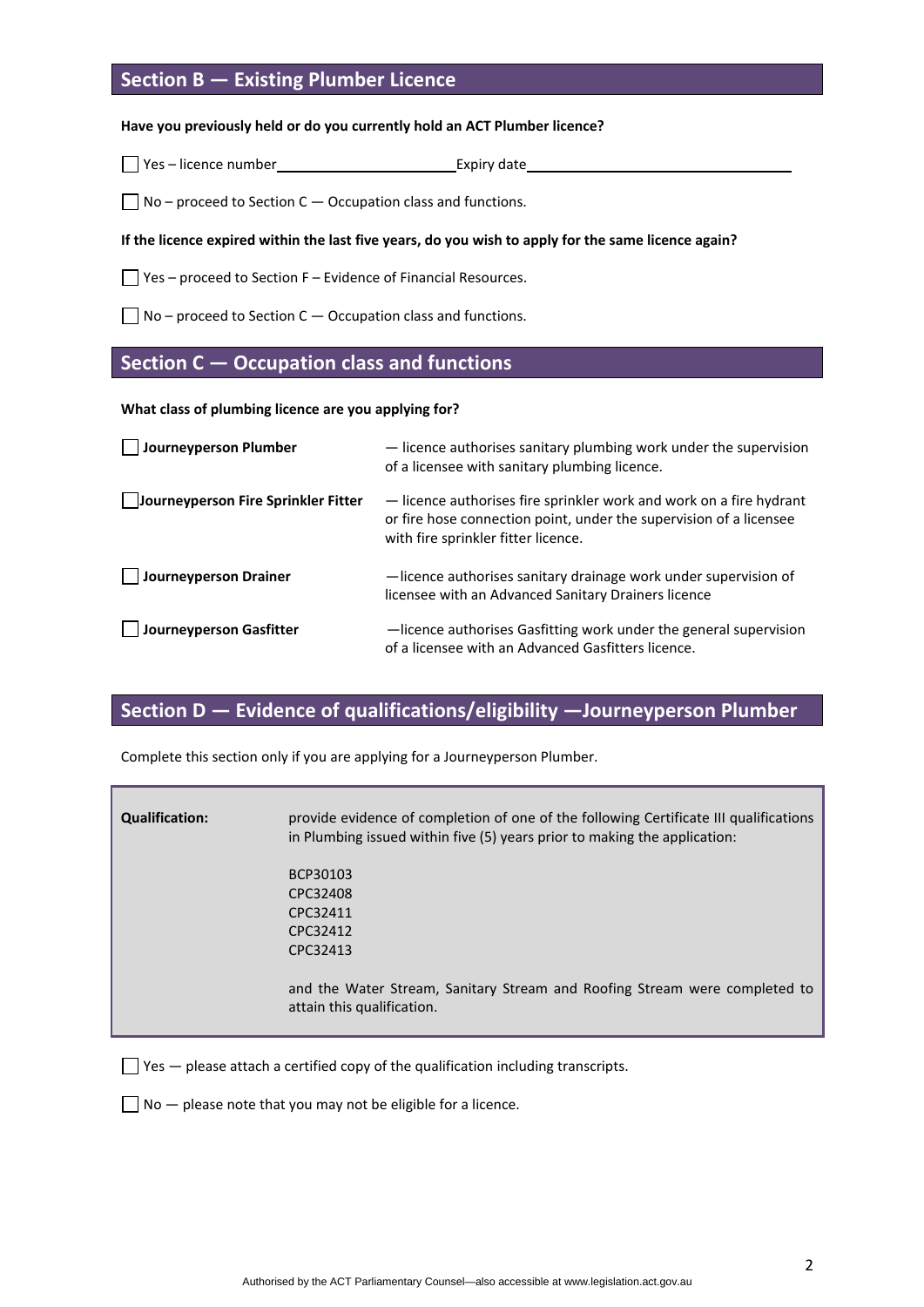# **Section D — Evidence of qualifications/eligibility — Journeyperson Fire Sprinkler Fitter**

Complete this section only if you are applying for a Journeyperson Fire Sprinkler Fitter licence.

**Qualification:** provide evidence of successful completion of, or completion of an apprenticeship that includes, a Certificate III in Fire Protection CPC32813 issued within five (5) years prior to making the application.

 $\Box$  Yes  $-$  please attach a certified copy.

 $\Box$  No  $-$  please note that you may not be eligible for a licence.

### **Section D — Evidence of qualifications/eligibility — Journeyperson Drainer**

Complete this section only if you are applying for a Journeyperson Drainer licence.

| <b>Qualification:</b> | provide evidence of completion of one of the following Certificate III qualifications<br>in Plumbing issued within five (5) years prior to making the application: |
|-----------------------|--------------------------------------------------------------------------------------------------------------------------------------------------------------------|
|                       | CPC32408                                                                                                                                                           |
|                       | CPC32411                                                                                                                                                           |
|                       | CPC32412                                                                                                                                                           |
|                       | CPC32413                                                                                                                                                           |
|                       | and the Drainage Stream was completed to attain this qualification.                                                                                                |

 $\Box$  Yes  $-$  please attach a certified copy of the qualification including transcripts.

 $\Box$  No  $-$  please note that you may not be eligible for a licence.

### **Section D — Evidence of qualifications/eligibility — Journeyperson Gasfitter**

Complete this section only if you are applying for a Journeyperson Gasfitter licence.

| <b>Qualification:</b> | provide evidence of completion of one of the following Certificate III qualifications<br>in Plumbing issued by a Registered Training Organisation issued within five (5)<br>years: |
|-----------------------|------------------------------------------------------------------------------------------------------------------------------------------------------------------------------------|
|                       | CPC32408                                                                                                                                                                           |
|                       | CPC32411                                                                                                                                                                           |
|                       | CPC32412                                                                                                                                                                           |
|                       | CPC32413                                                                                                                                                                           |
|                       | and the Gas Services Stream and Roofing Stream were completed to attain this<br>qualification.                                                                                     |
|                       |                                                                                                                                                                                    |

 $\Box$  Yes  $-$  please attach a certified copy of the qualification including transcripts.

 $\Box$  No  $-$  please note that you may not be eligible for a licence.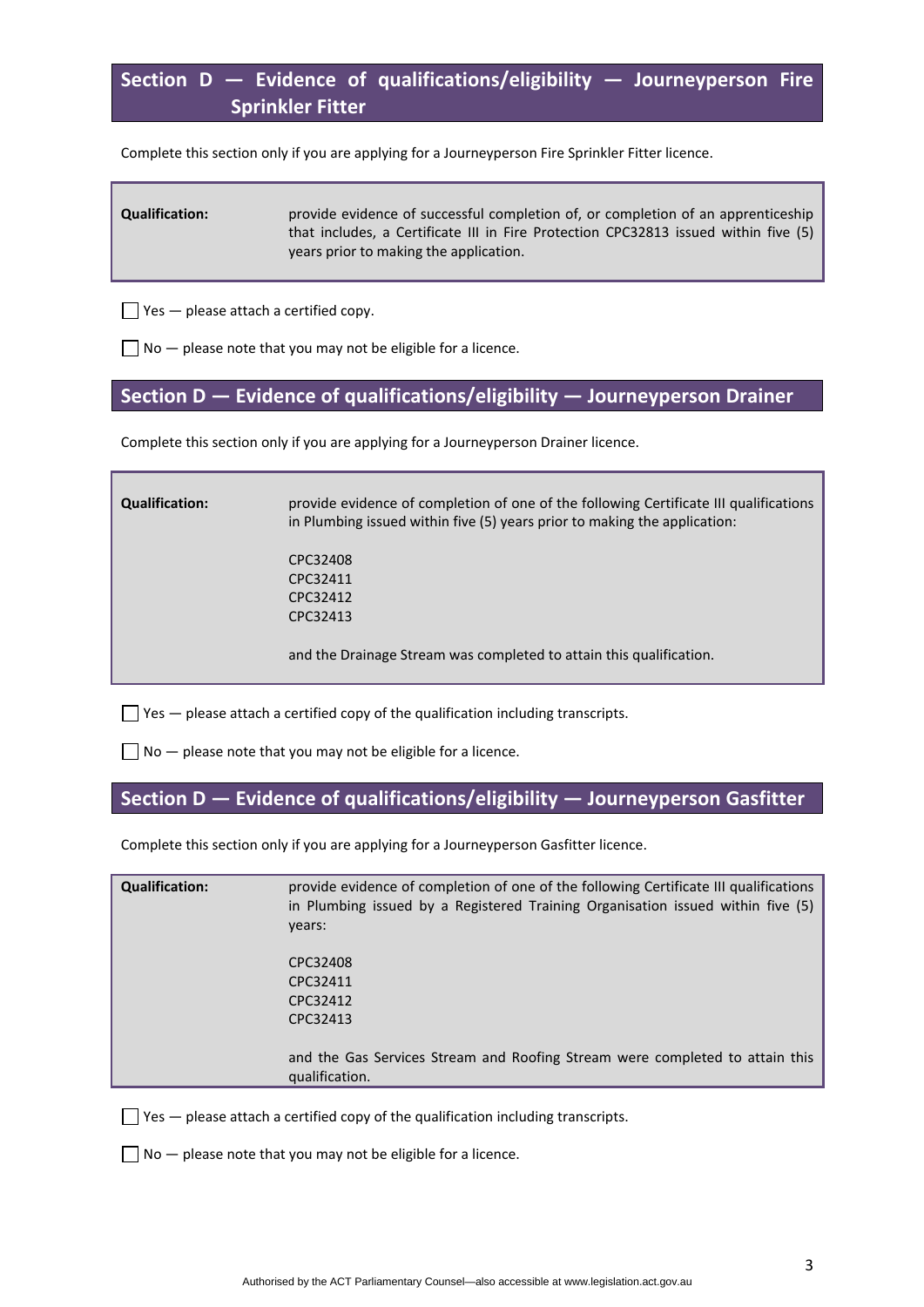# **Section E — Licence History Declarations**

| 1.                                                                                                                                                                                                                                                                                                                                                                 | Have you previously held a Plumber, Drainer or Gasfitter licence elsewhere in Australia or overseas?                                                                                                                                                                                                |                             |  |  |
|--------------------------------------------------------------------------------------------------------------------------------------------------------------------------------------------------------------------------------------------------------------------------------------------------------------------------------------------------------------------|-----------------------------------------------------------------------------------------------------------------------------------------------------------------------------------------------------------------------------------------------------------------------------------------------------|-----------------------------|--|--|
|                                                                                                                                                                                                                                                                                                                                                                    | Yes -provide details below of most recent licence/s (attach an additional page if required)                                                                                                                                                                                                         | No                          |  |  |
|                                                                                                                                                                                                                                                                                                                                                                    | State/Territory/Country _________________________________Expiry date: _______/_______/                                                                                                                                                                                                              |                             |  |  |
| 2.                                                                                                                                                                                                                                                                                                                                                                 | Is your licence as a Plumber, Drainer or Gasfitter, in Australia or overseas, currently suspended or<br>cancelled?                                                                                                                                                                                  |                             |  |  |
|                                                                                                                                                                                                                                                                                                                                                                    | Yes - you must attach details                                                                                                                                                                                                                                                                       | No                          |  |  |
| 3.                                                                                                                                                                                                                                                                                                                                                                 | Have you previously had a Plumber, Drainer or Gasfitter licence cancelled, refused or suspended in<br><b>Australia or overseas?</b>                                                                                                                                                                 |                             |  |  |
|                                                                                                                                                                                                                                                                                                                                                                    | $\Box$ Yes $-$ you must provide comprehensive details in an attachment to this application                                                                                                                                                                                                          | No                          |  |  |
| 4.                                                                                                                                                                                                                                                                                                                                                                 | I understand that I must notify the Construction Occupations Registrar if my Plumber licence is<br>cancelled, refused or suspended in Australia or overseas.                                                                                                                                        |                             |  |  |
|                                                                                                                                                                                                                                                                                                                                                                    | I have read and understand the above statement.                                                                                                                                                                                                                                                     |                             |  |  |
| 5.                                                                                                                                                                                                                                                                                                                                                                 | Has your Plumber, Drainer or Gasfitter licence ever been subject to conditions, undertakings,<br>limitations or restrictions in Australia or overseas?                                                                                                                                              |                             |  |  |
|                                                                                                                                                                                                                                                                                                                                                                    | $\gamma$ Yes $-$ you must provide comprehensive details in an attachment to this application                                                                                                                                                                                                        | $\overline{\phantom{a}}$ No |  |  |
| 6.                                                                                                                                                                                                                                                                                                                                                                 | Are you disqualified under the Construction Occupations (Licensing) Act 2004, or a corresponding<br>prior Act, from applying for licence, or being licensed, in a construction occupation?                                                                                                          |                             |  |  |
|                                                                                                                                                                                                                                                                                                                                                                    | $\Box$ Yes – you must provide comprehensive details in an attachment to this application                                                                                                                                                                                                            | $\overline{\phantom{a}}$ No |  |  |
| 7.<br>Have you ever been, or are you currently, the subject of complaints, occupational discipline, demerit<br>activity or rectification orders whilst licensed under the Construction Occupations (Licensing) Act<br>2004, a corresponding prior Act, or the law of another jurisdiction in Australia or overseas, where<br>those proceedings were not finalised? |                                                                                                                                                                                                                                                                                                     |                             |  |  |
|                                                                                                                                                                                                                                                                                                                                                                    | Yes - you must provide comprehensive details in an attachment to this application                                                                                                                                                                                                                   | No                          |  |  |
| 8.                                                                                                                                                                                                                                                                                                                                                                 | Have you been convicted or found guilty of a criminal offence* that involves fraud, dishonesty or<br>violence and is punishable by imprisonment of 1 year or more?                                                                                                                                  |                             |  |  |
|                                                                                                                                                                                                                                                                                                                                                                    | $\sqrt{1 + 1}$ Yes $-$ you must provide comprehensive details in an attachment to this application<br>and a recent criminal history check (issued in the last three months).<br>*Please note: Spent convictions under the Spent Convictions Act 2000 do not need to be included in this declaration | No                          |  |  |
| 9.                                                                                                                                                                                                                                                                                                                                                                 | I understand that it is a requirement under law that should my licence be issued I must notify the<br>Construction Occupations Registrar if I am convicted of such an offence in the future.                                                                                                        |                             |  |  |
|                                                                                                                                                                                                                                                                                                                                                                    | I have read and understand the above statement.                                                                                                                                                                                                                                                     |                             |  |  |
| 10. I understand that it is a requirement under law that should my licence be issued I must not perform<br>any licensable plumbing service that is outside the scope of what the licence authorises.                                                                                                                                                               |                                                                                                                                                                                                                                                                                                     |                             |  |  |
|                                                                                                                                                                                                                                                                                                                                                                    | I have read and understand the above statement.                                                                                                                                                                                                                                                     |                             |  |  |
| 11. I understand that it is a requirement under law that should my licence be issued I must not perform<br>any licensable draining service that is outside the scope of what the licence authorises.                                                                                                                                                               |                                                                                                                                                                                                                                                                                                     |                             |  |  |
|                                                                                                                                                                                                                                                                                                                                                                    |                                                                                                                                                                                                                                                                                                     |                             |  |  |

I have read and understand the above statement.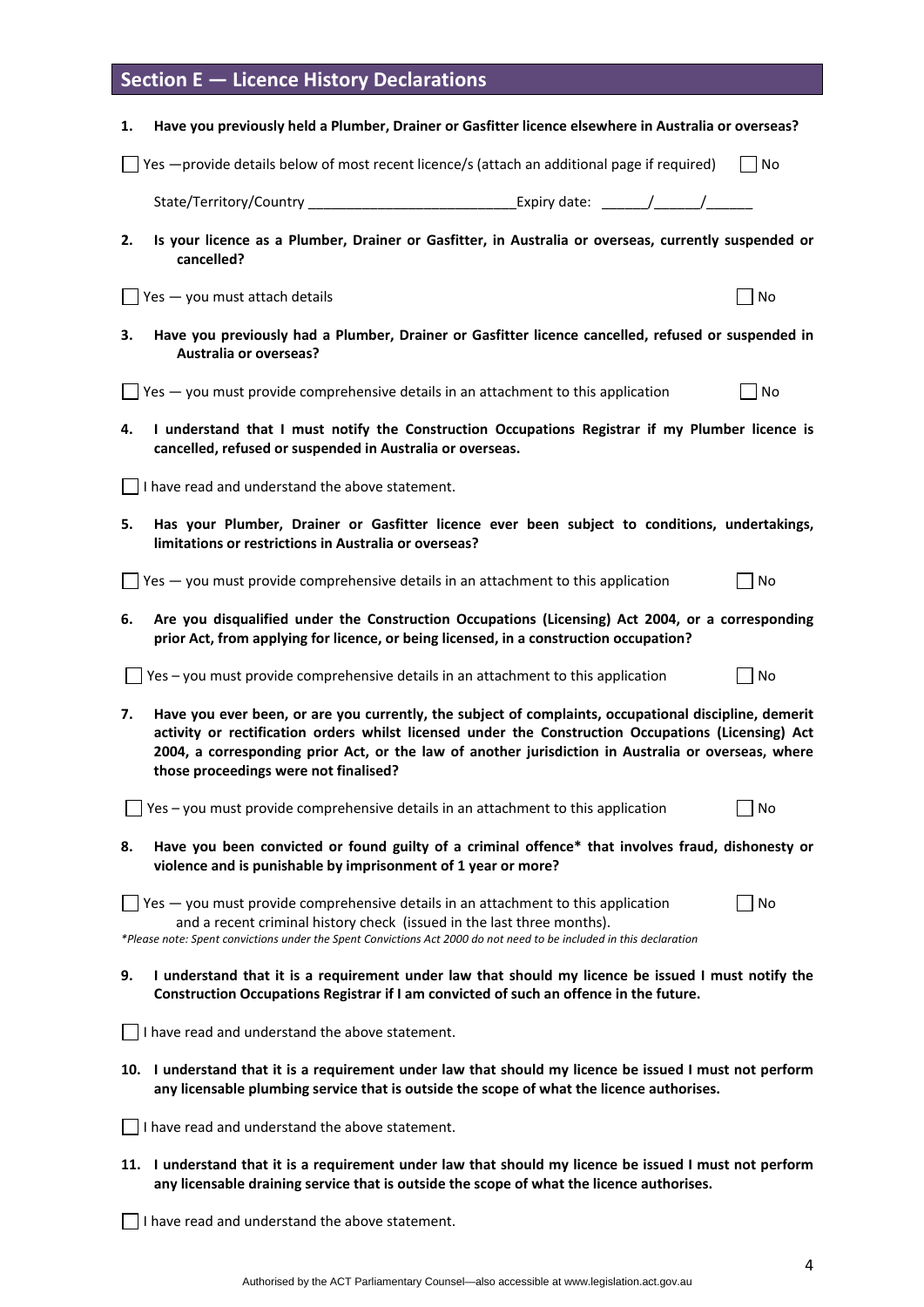- 12. I understand that it is a requirement under law that should my licence be issued I must not perform **any licensable gasfitting service that is outside the scope of what the licence authorises.**
- $\vert \ \vert$  I have read and understand the above statement.
- 13. I understand that it is a requirement under law that should my licence be issued I must give evidence **to clients of the insurance I hold as a licensed individual in relation to any relevant licensable construction service I intend to undertake prior to providing the services.**

 $\Box$  I have read and understand the above statement.

14. I understand that it is a requirement under law that should my licence be issued I must only advertise **licensable construction services with my full name (as it appears on the licence) and my individual licence number.\*** 

 $\Box$  I have read and understand the above statement.

\*Please note: It is an offence to advertise licensable construction services as an individual without including the above.

15. I understand that it is a requirement under law that should I be granted a licence, all licensable **plumbing services I may perform under my Plumbers licence must comply with all relevant legislation, codes and standards.** 

I have read and understand the above statement.

Please note: Plumbing, Draining and Gasfitting work may be audited by the Construction Occupations Registrar in the ACT for compliance against the relevant laws. Individual licence holders identified performing non-compliant services may be subject to occupational *discipline or other licensing action.*

\_\_\_\_\_\_\_\_\_\_\_\_\_\_\_\_\_\_\_\_\_\_\_\_\_\_\_\_\_\_\_\_\_\_\_\_\_\_\_\_\_\_\_\_\_\_\_\_\_\_\_\_\_\_\_\_\_\_\_\_\_\_\_\_\_\_\_\_\_\_\_\_\_\_\_\_\_\_\_\_\_\_\_\_\_\_\_\_,

### **Section F — Consent and Application Declaration**

I,

*Insert name, address and occupation of person making the declaration*

make the following declaration**:**

#### **1. I declare:**

a) that I make this application to the Construction Occupations Registrar for a construction occupations licence and that all statements, and the documents/information provided in support of the application, are accurate, true and correct.

#### **2. I authorise and consent:**

- a) to the Construction Occupations Registrar and Access Canberra to make enquiries of, and exchange information with, the relevant regulatory authorities of any Australian State or Territory, or other country, regarding my construction occupation licence and practice as a plumber or otherwise regarding matters relevant to this application.
- b) to receiving information from the Construction Occupations Registrar relevant to my construction occupation licence or the construction industry electronically.

#### **3. I acknowledge:**

- a) that the Construction Occupations Registrar and Access Canberra may validate documents provided in support of this application or wish to confirm my identity.
- b) that failure to complete all relevant sections of this application and enclose all supporting documentation may result in this application not being accepted or additional fees being applied as